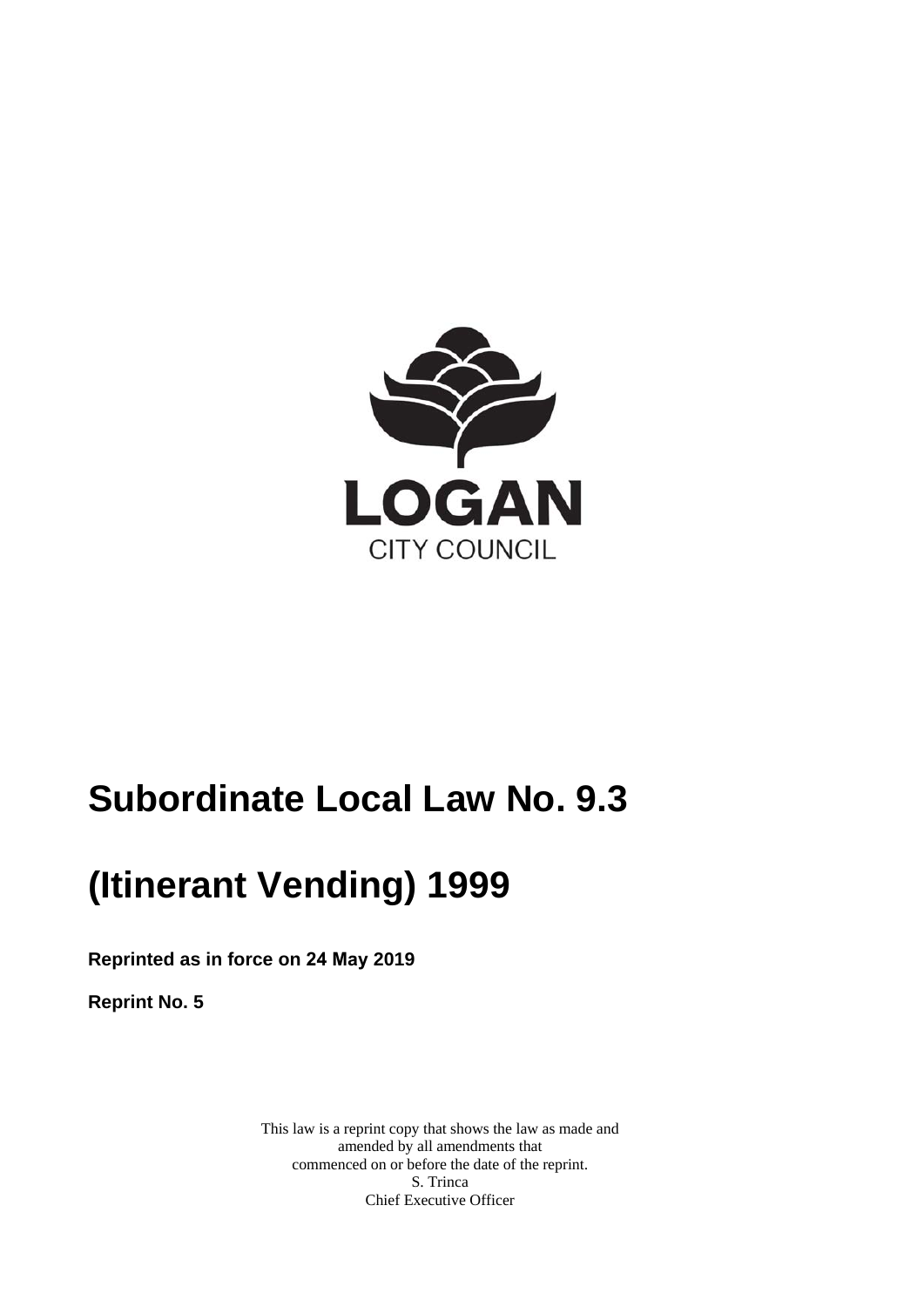

# **Subordinate Local Law No. 9.3** (Itinerant Vending) 1999

# Contents

## Page

| Part 1            |                |  |  |
|-------------------|----------------|--|--|
|                   |                |  |  |
|                   | $\mathcal{P}$  |  |  |
|                   | 3              |  |  |
|                   | $\overline{4}$ |  |  |
| Part 2            |                |  |  |
|                   | 5              |  |  |
|                   | 6              |  |  |
|                   | $\overline{7}$ |  |  |
|                   | 8              |  |  |
| Part <sub>3</sub> |                |  |  |
|                   | 9              |  |  |
| <b>Schedule</b>   |                |  |  |
| <b>Endnotes</b>   |                |  |  |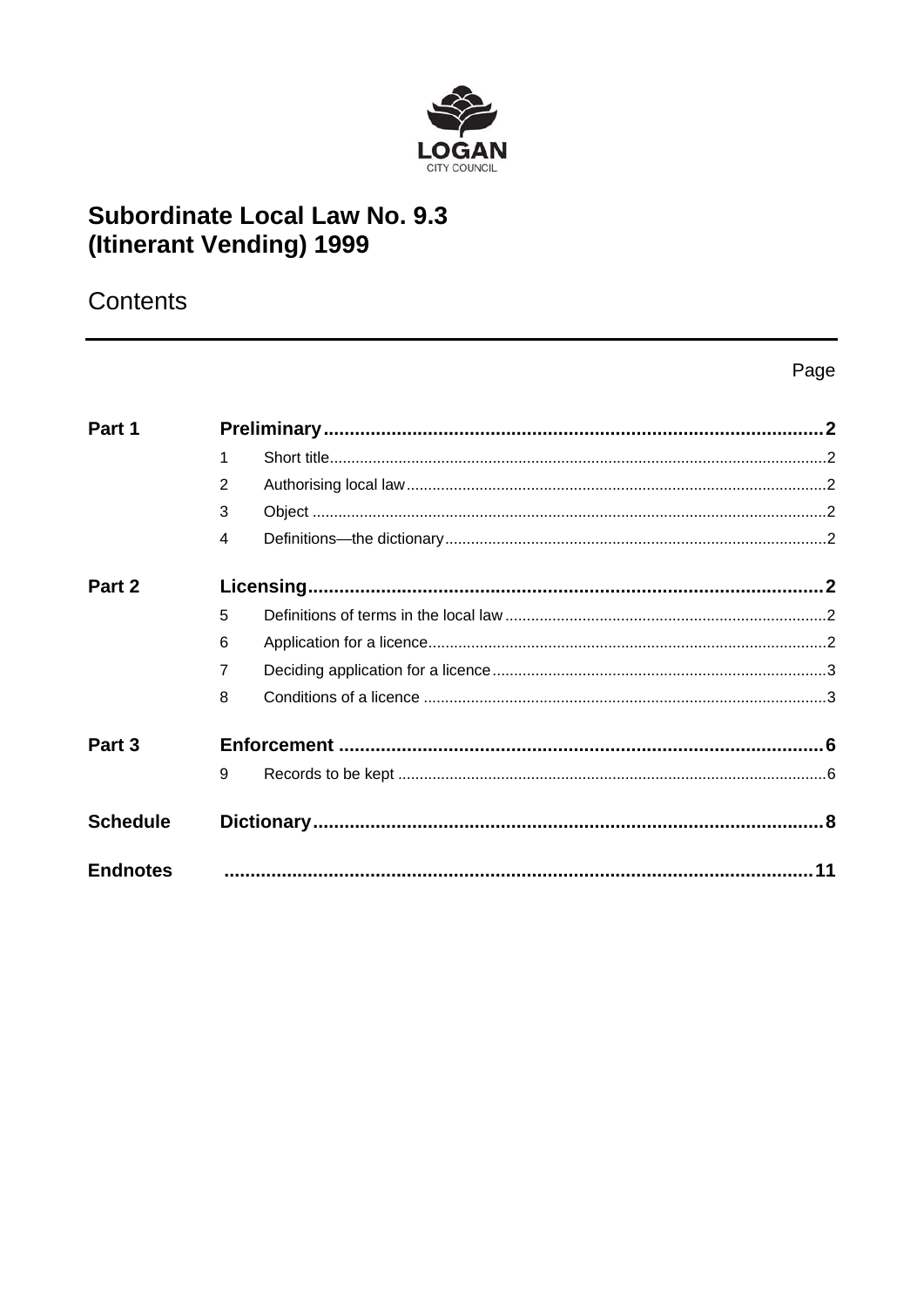# <span id="page-2-0"></span>**Logan City Council Subordinate Local Law No. 9.3 (Itinerant Vending) 1999**

### **Part 1** Preliminary

### **1 Short title**

This subordinate local law may be cited as *Subordinate Local Law No. 9.3 (Itinerant Vending) 1999.* 

### **2 Authorising local law**

This subordinate local law is made pursuant to *Local Law No. 9 (Licensing) 1999.* 

### **3 Object**

The object of this subordinate local law is to assist in the implementation of *Local Law No. 9 (Licensing) 1999* by ensuring that the operation of itinerant vending does not result in personal injury or property damage or detrimentally affect the area in which it is conducted.

### **4 Definitions—the dictionary**

The dictionary in the Schedule (Dictionary) of this subordinate local law defines particular words used in this subordinate local law.

### **Part 2 Licensing**

### **5 Definitions of terms in the local law**

For the purposes of section 3(1) (Administrative definitions) of Schedule 1 (Prescribed activities) of *Local Law No. 9 (Licensing) 1999*—

*sale* has the meaning given in the Schedule (Dictionary) of this subordinate local law.

### **6 Application for a licence**

For the purposes of section 6(1)(c)(iv) (Application for a licence) of *Local Law No. 9 (Licensing) 1999*, an application for the operation of itinerant vending must (unless otherwise required by the local government) be accompanied by—

(a) the name, street address, telephone number, facsimile number and email address of the person to be undertaking the operation of itinerant vending; and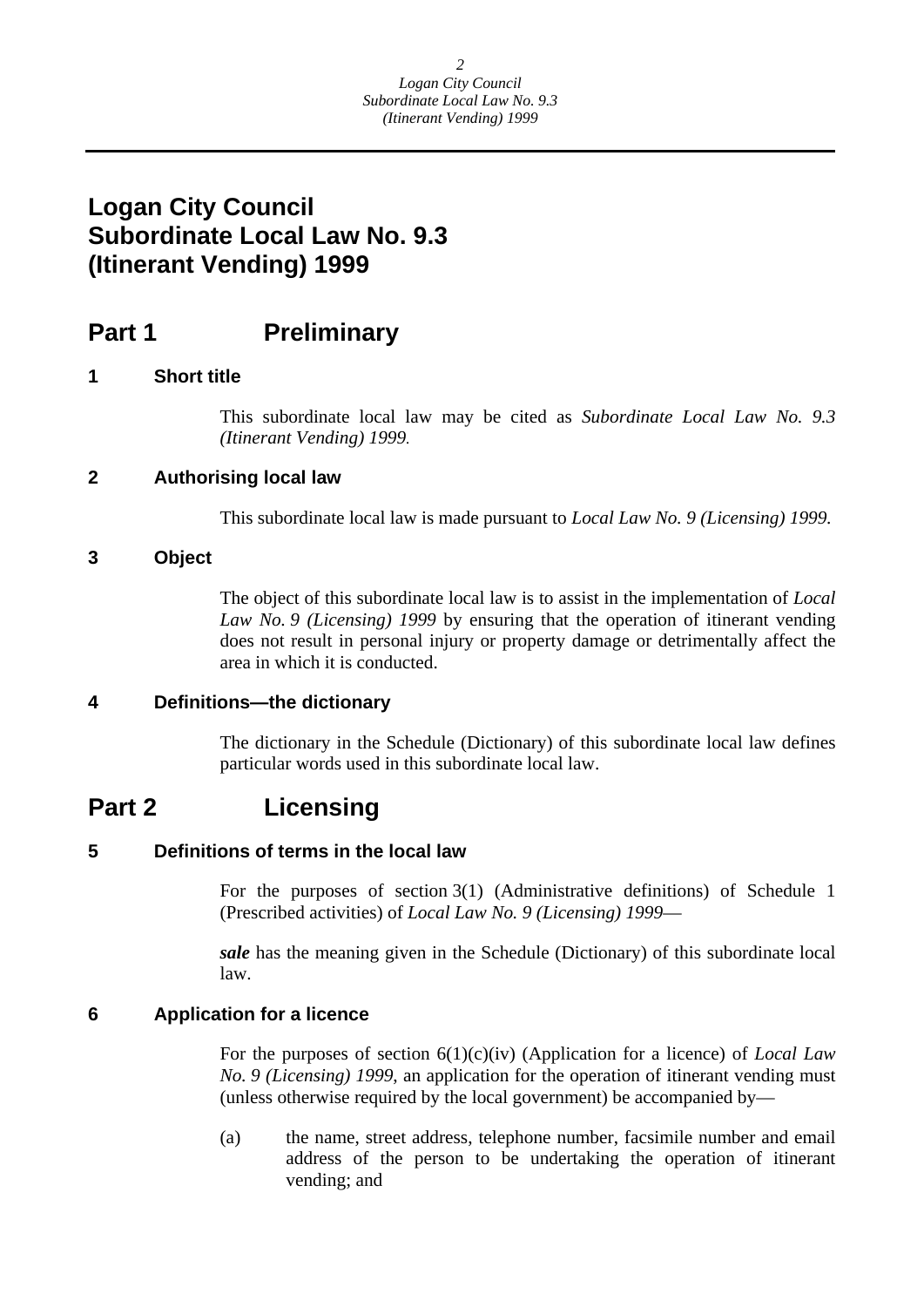- <span id="page-3-0"></span>(b) the trading name, street address, telephone number, facsimile number, email address, registered business name and Australian Company Name of the business under which the operation of the itinerant vending will be undertaken; and
- (c) a copy of the current registration certificate of any vehicle used in the operation of itinerant vending; and
- (d) details of the operation of itinerant vending including—
	- (i) the nature of the goods to be supplied; and
	- (ii) the times and places at which the goods will be supplied; and
	- (iii) the method of sale of goods to be supplied; and
	- (iv) all public liability insurance policies relating to the operation of the itinerant vending; and
	- (v) proposed term of the licence; and
- (e) a plan to scale or map of the operation of itinerant vending showing relevant areas in which the operation of itinerant vending is to be undertaken (including any roads or other premises); and
- (f) a cash bond as specified by the local government to secure compliance with the conditions of the licence.

### **7 Deciding application for a licence**

For the purposes of Schedule 2 (Dictionary) and section  $7(2)(f)$  (Deciding application for a licence) of *Local Law No. 9 (Licensing) 1999*, the local government must grant a licence for the operation of itinerant vending if satisfied that the operation of itinerant vending complies with the following assessment criteria—

(a) the matters which are the subject of the conditions specified in section 8 (Conditions of a licence) of this subordinate local law which are relevant to the operation of itinerant vending can be adequately addressed by the imposition of those conditions.

### **8 Conditions of a licence**

For the purposes of section 9(3) (Conditions of a licence) of *Local Law No. 9 (Licensing) 1999*, the local government may impose all or any of the following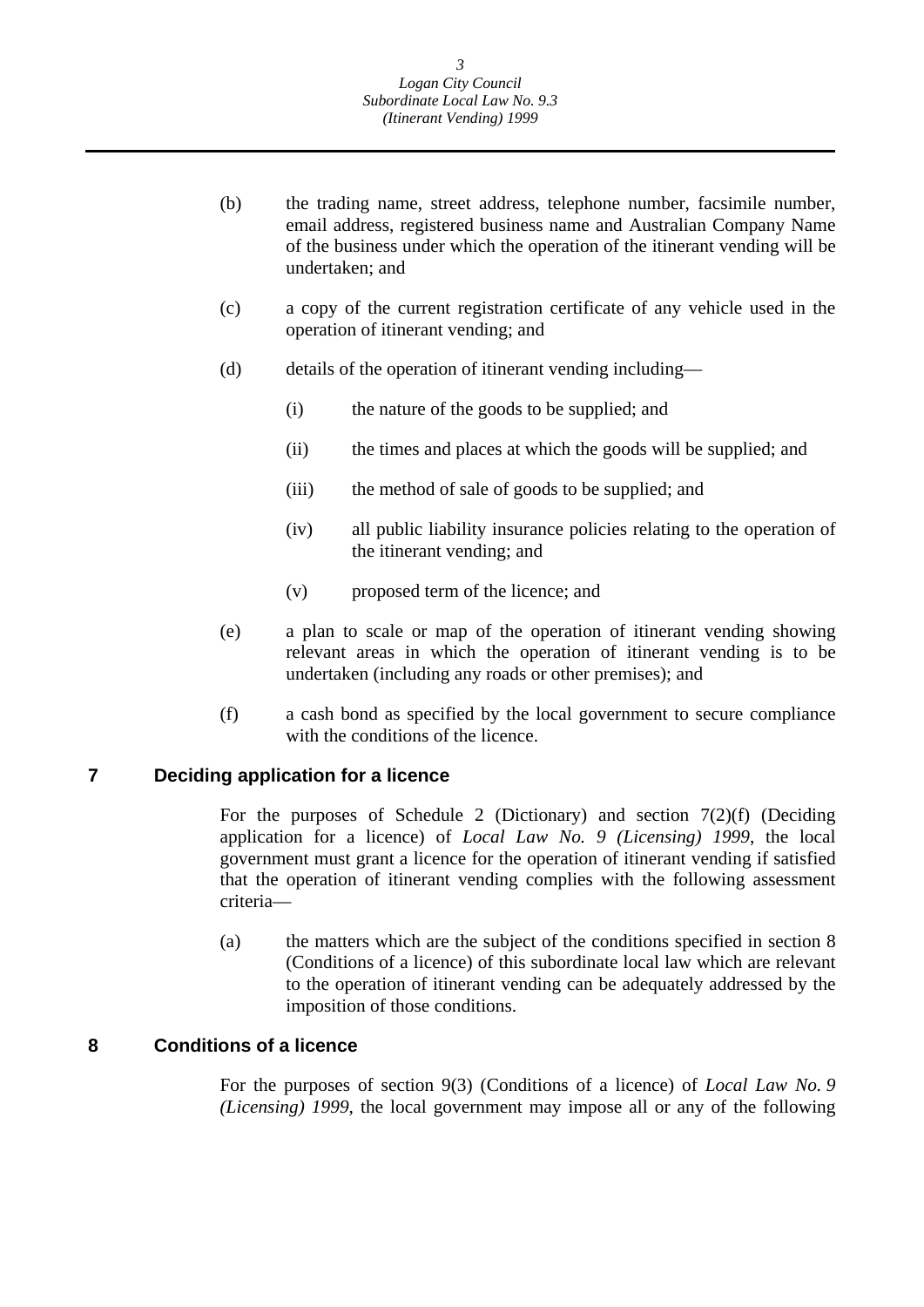conditions on a licence for the operation of itinerant vending<sup>1</sup>—

- (a) The operation of the itinerant vending must not detrimentally affect the amenity of neighbouring premises.
- (b) The hours of operation of the itinerant vending must not detrimentally affect the amenity of neighbouring premises.
- (c) The operation of the itinerant vending must, unless otherwise varied by an authorised person, be limited to between the hours of—
	- (i) 8.00am to 8.00pm Monday to Saturday; and
	- (ii) 9.00am to 8.00pm Sunday; and
	- (iii) 10.00am to 6.00pm Public Holidays.
- (d) The operation of the itinerant vending must not—
	- (i) create a traffic problem; or
	- (ii) increase an existing traffic problem; or
	- (iii) detrimentally affect the efficiency of the existing road network.
- (e) The operation of the itinerant vending must not constitute a risk to road safety.
- (f) The operation of the itinerant vending including all vehicles, facilities or equipment must be maintained at all times—
	- (i) in a good working order; and
	- (ii) in a good state of repair; and
	- (iii) in a clean and sanitary condition.
- (g) The operation of the itinerant vending must not constitute a nuisance under *Local Law No. 10 (Public Health) 1999*.
- (h) An air compressor used as part of the operation of the itinerant vending must be fitted with inlet and exhaust silencers and enclosed in an effective acoustic enclosure.

 $\overline{a}$ 

<sup>&</sup>lt;sup>1</sup> Section 8 (Conditions of a licence) of this subordinate local law sets out examples of conditions that may be imposed on a licence by a local government. These conditions are not mandatory, and the conditions imposed on a licence may vary depending on the specific circumstances of the operation of itinerant vending in each case.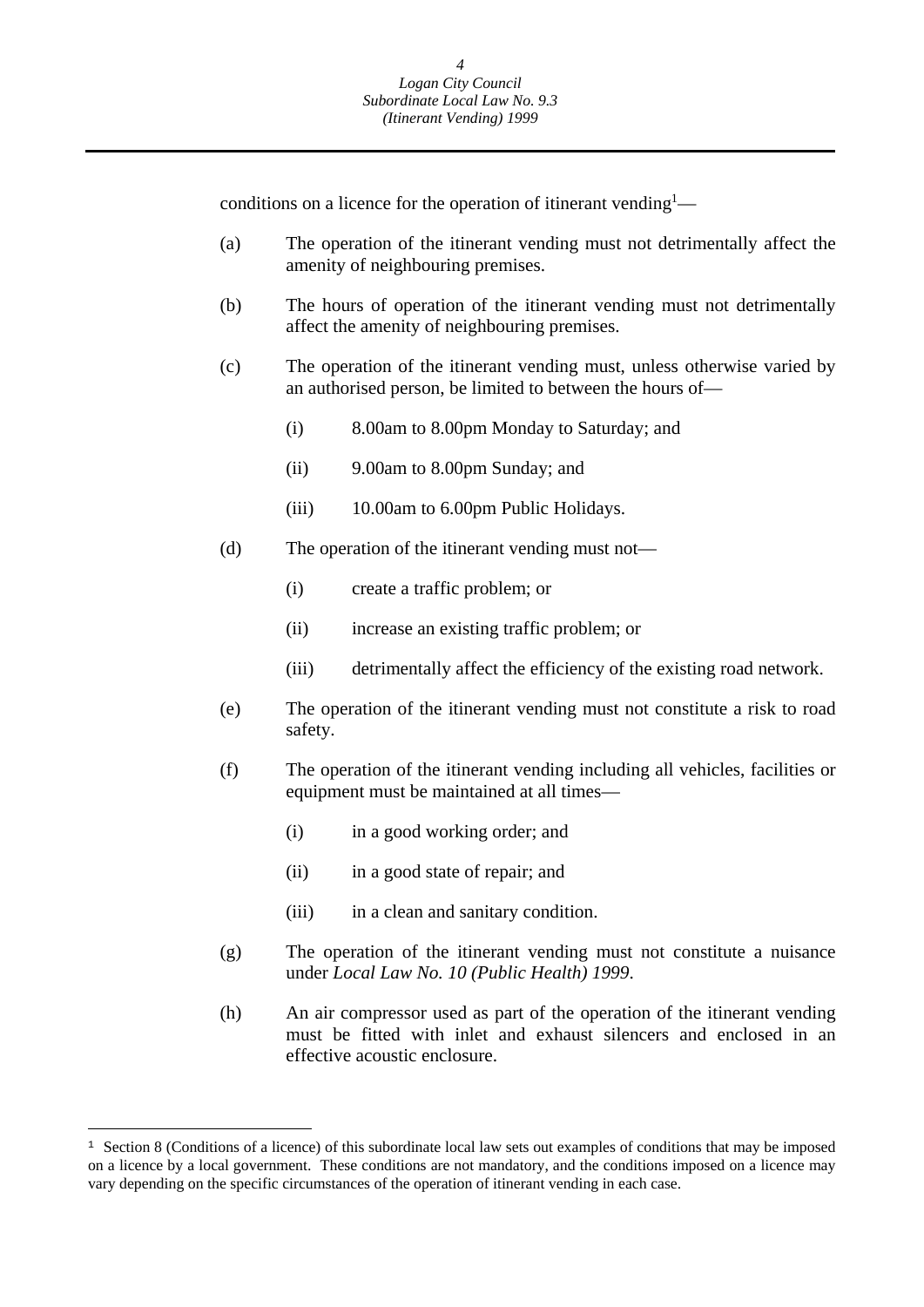- (i) All objects (including vehicles and machinery) which are dismantled as part of the operation of the itinerant vending on the premises of the person operating the itinerant vending must be dismantled undercover on a paved impervious surface which is unaffected by stormwater runoff.
- (j) A spillage of a waste, contaminant or other material must—
	- (i) be cleaned up immediately; and
	- (ii) not be cleaned up by hosing, sweeping or otherwise releasing such waste, contaminant or material to any stormwater system or waters.
- (k) No animal is allowed within the operation of the itinerant vending unless approved by an authorised person.
- (l) The itinerant vending (including all fixtures, fittings, equipment and facilities) must be maintained in a clean, tidy, sanitary and hygienic condition.
- (m) Water intended for use for domestic purposes as part of the operation of the itinerant vending must be from an approved water source.
- (n) The water to be used in the operation of the itinerant vending must be of an appropriate quality to be used for that purpose.
- (o) All hazardous materials must be stored and used in a safe manner as part of the operation of the itinerant vending.
- (p) Adequate storage must be provided for all hazardous materials stored or used as part of the operation of the itinerant vending.
- (q) All maintenance of the itinerant vending must be performed safely in accordance with all relevant laws.
- (r) Waste containers sufficient to accommodate the collection and storage of all waste generated as part of the operation of the itinerant vending must be provided in the manner and locations specified by the local government.
- (s) Waste containers that are provided as part of the operation of the itinerant vending must at all times be regularly cleaned and maintained in a clean, tidy, sanitary and hygienic condition.
- (t) Waste containers that are provided as part of the operation of the itinerant vending must be designed and constructed to prevent access to pests and to be easily and effectively cleaned and disinfected.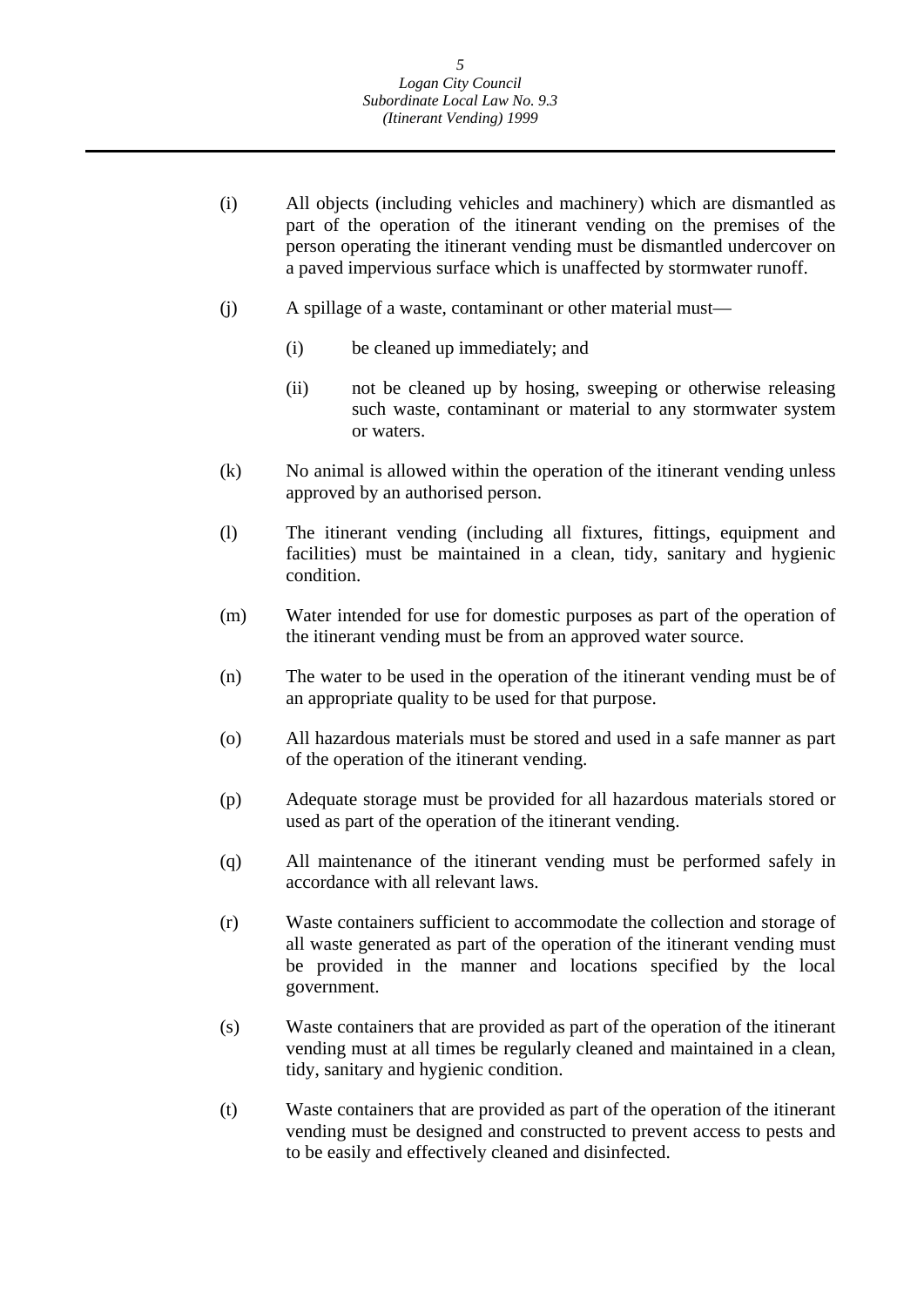- <span id="page-6-0"></span>(u) All waste (including waste water) generated as part of the operation of the itinerant vending must be disposed of in a safe and sanitary manner.
- (v) All waste generated as part of the operation of the itinerant vending must be disposed of in a manner which maintains the operation of the itinerant vending and its surrounds in a clean, tidy, sanitary and hygienic condition.
- (w) All waste water generated during or from the operation of the itinerant vending must be discharged safely to the sewerage system or an on-site sewerage facility.
- (x) Human wastes from the operation of itinerant vending must be disposed of at a dedicated sanitary facility, sewerage system or on-site sewerage system.
- (y) Waste from the operation of the itinerant vending must not be disposed of into waters or a watercourse.
- (z) The licence issued by the local government must be prominently and permanently displayed to enable it to be viewed by members of the public.
- (aa) The trading name and telephone number of the holder of the licence must be prominently and permanently displayed in letters and numbers not less than 75mm in height at locations specified by the local government to enable it to be viewed by members of the public.
- (ab) Any structure, vehicle, facility or equipment which is part of the operation of the itinerant vending the subject of the licence must not be changed in any respect without the prior notification to the local government and approval of an authorised person.
- (ac) The operation of the itinerant vending must be limited to the locations specified in the licence.
- (ad) The operation of any prescribed activities as part of the itinerant vending the subject of this licence must be the subject of separate licences under *Local Law No. 9 (Licensing) 1999*.

## **Part 3 Enforcement**

#### **Records to be kept 9**

For the purposes of section 16(2)(b) (Inspection of a prescribed activity) of *Local Law No. 9 (Licensing) 1999*—

(a) records must be kept by the person operating the itinerant vending; and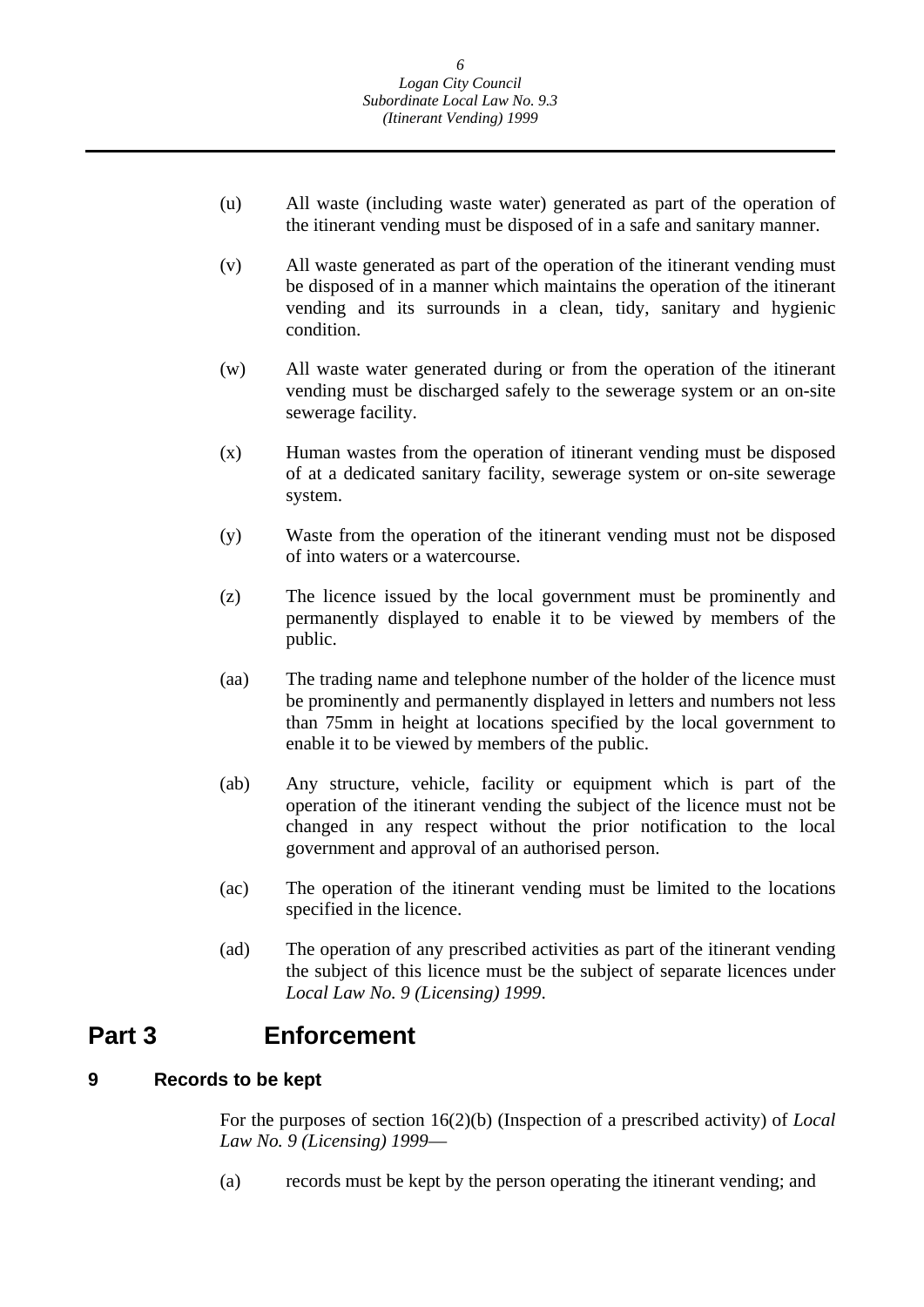- (b) the records must contain details of—
	- (i) the persons engaged in the operation of itinerant vending; and
	- (ii) the goods available to be supplied; and
	- (iii) the disposal of wastes; and
	- (iv) any public liability insurance policies relating to the operation of itinerant vending; and
- (c) the records must be kept for a period of seven (7) years.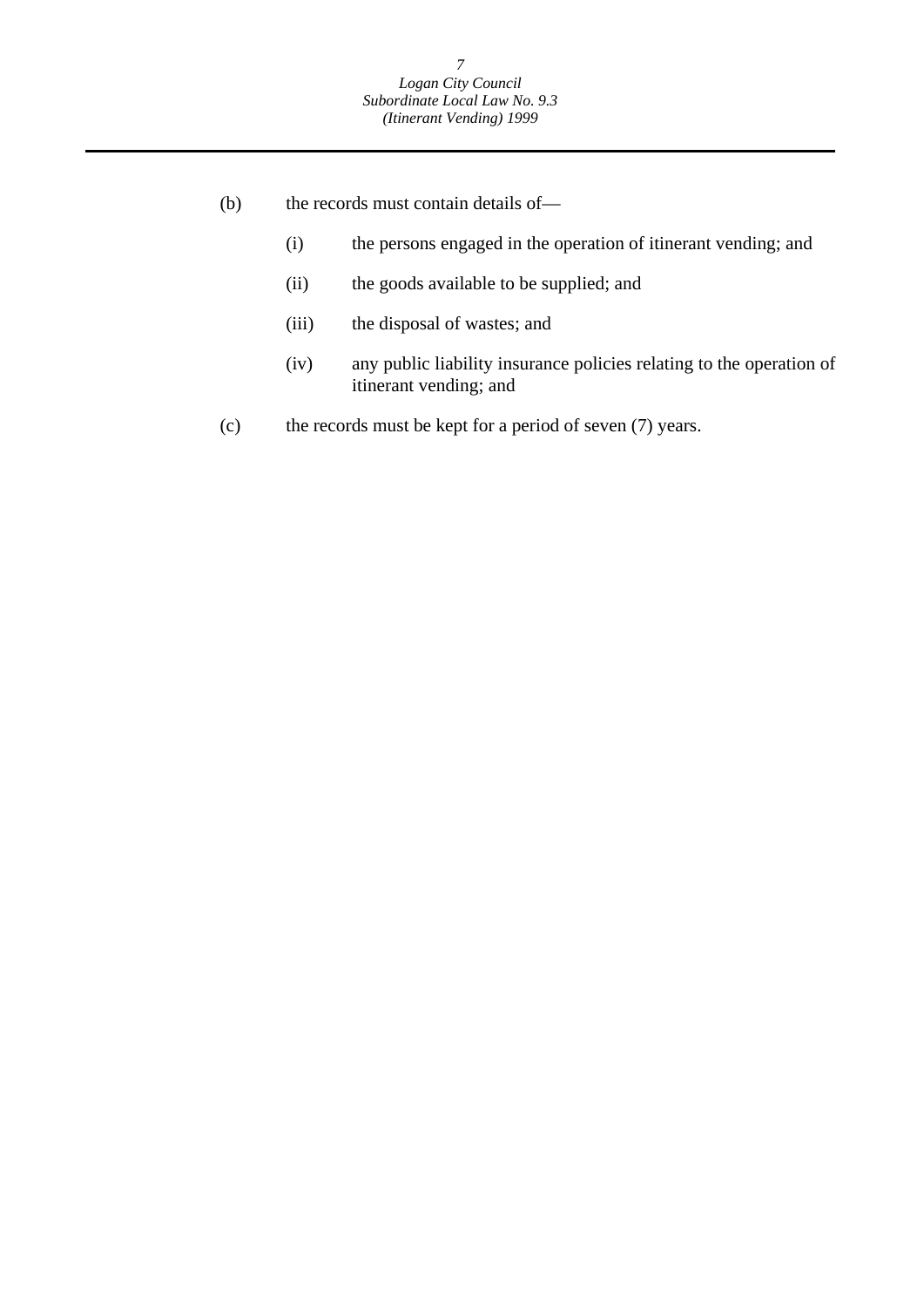# **Schedule Dictionary**

section 4

*animal* has the meaning given in the local government's animal management local laws.

*approved water source* means a potable water source approved by the local government and may include a nominated reticulated water delivery point and a recognised water source.

*contaminant* has the meaning given in the *Environmental Protection Act 1994*.

*dangerous good* has the meaning given to *dangerous goods* in the *Work Health and Safety Act 2011*.

*domestic purposes* means the purposes of—

- (a) human consumption; or
- (b) food preparation; or
- (c) washing; or
- (d) other normal domestic duties.

*environment* has the meaning given in the *Environmental Protection Act 1994*.

*ground water* means water occurring in a geological structure or formation under the surface of the ground.

*hazardous material* means a substance which—

- (a) because of its chemical, biochemical, microbiological or radiological properties, temperature or state of compression could in sufficient concentration cause—
	- (i) harm to human health and safety or personal injury; or
	- (ii) property damage; or
	- (iii) environmental harm or environmental nuisance; and
- (b) includes—
	- (i) a hazardous substance; and
	- (ii) a dangerous good; and
	- (iii) a scheduled poison.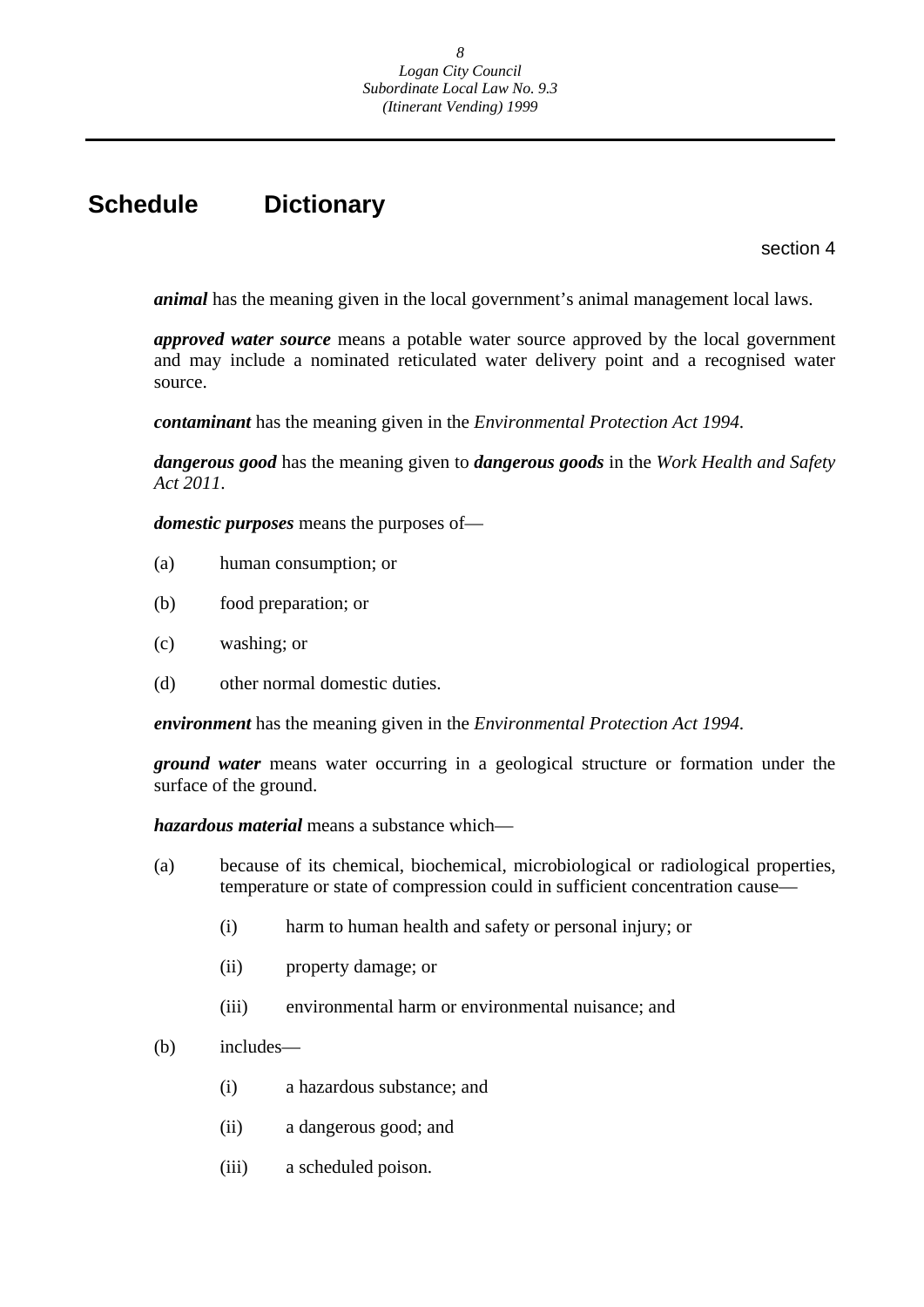*hazardous substance* has the meaning given in the *Coal Mining Safety and Health Regulation 2017*.

*human waste* means urine or faeces from a human being.

*on-site sewerage facility* has the meaning given in the *Plumbing and Drainage Act 2002*.

*pest* includes vermin and insects.

*potable water* means water that is acceptable for human consumption.

*recognised water source* means a source of water recognised in writing by the local government as—

- (a) complying with the Australian Drinking Water Guidelines prepared by the National Health and Medical Research Council and the Agricultural Resources Management Council of Australia and New Zealand; or
- (b) being suitable for domestic purposes.

*sale* includes—

- (a) barter; or
- (b) exchange; or
- (c) offering or exposing for sale; or
- (d) receiving or having in possession for sale; or
- (e) sending, forwarding or delivering for sale.

*sanitary convenience* has the meaning given in the *Environmental Protection Act 1994* but does not include a cesspit or cesspool.

*scheduled poison* has the meaning given in the *Standard for the Uniform Scheduling of Drugs and Poisons*.

*sewerage system* has the meaning given in the *Plumbing and Drainage Act 2002*.

#### *stormwater system* means—

- (a) a roadside gutter; or
- (b) a stormwater drain; or
- (c) surface water (being water other than ground water); or
- (d) any other land or structure that is used to convey or store stormwater.

*surface waters* means water other than ground water.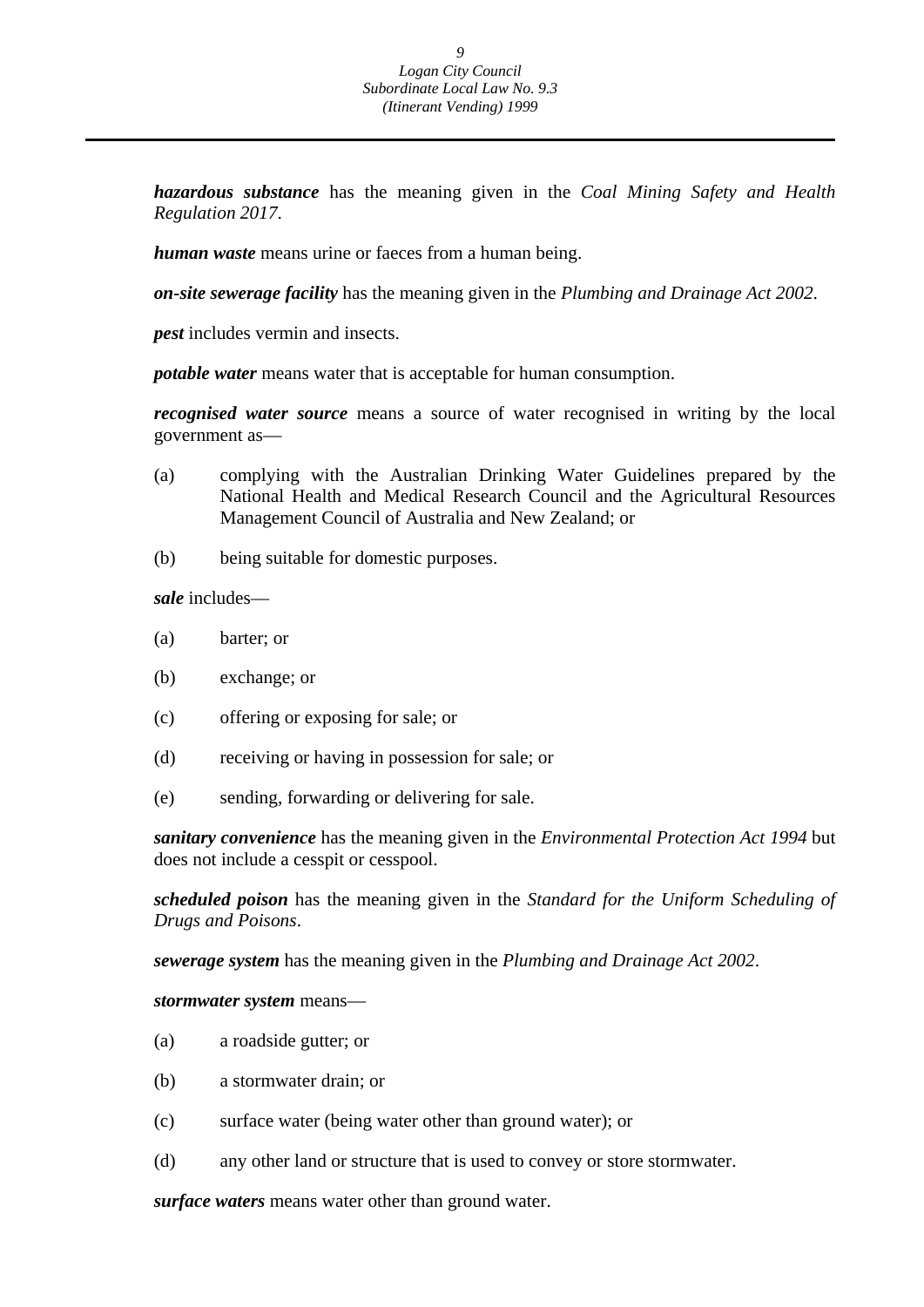*vermin* has the meaning given in *Local Law No. 10 (Public Health) 1999*.

*waste* has the meaning given in the *Environmental Protection Act 1994*.

*waste container* means a waterproof container for the storage of waste that—

- (a) is vermin proof; and
- (b) can be readily cleaned; and
- (c) is constructed of durable material; and
- (d) is non-reactive with the intended contents; and
- (e) is leakproof; and
- (f) minimises the loss of material into the environment.

*waste water* means a liquid waste.

*watercourse* has the meaning given in the *Water Act 2000*.

*waters* includes—

- (a) surface waters (including water flowing in a watercourse); and
- (b) ground waters; and
- (c) the bed and banks of waters.

*water source* means the source from which water is obtained.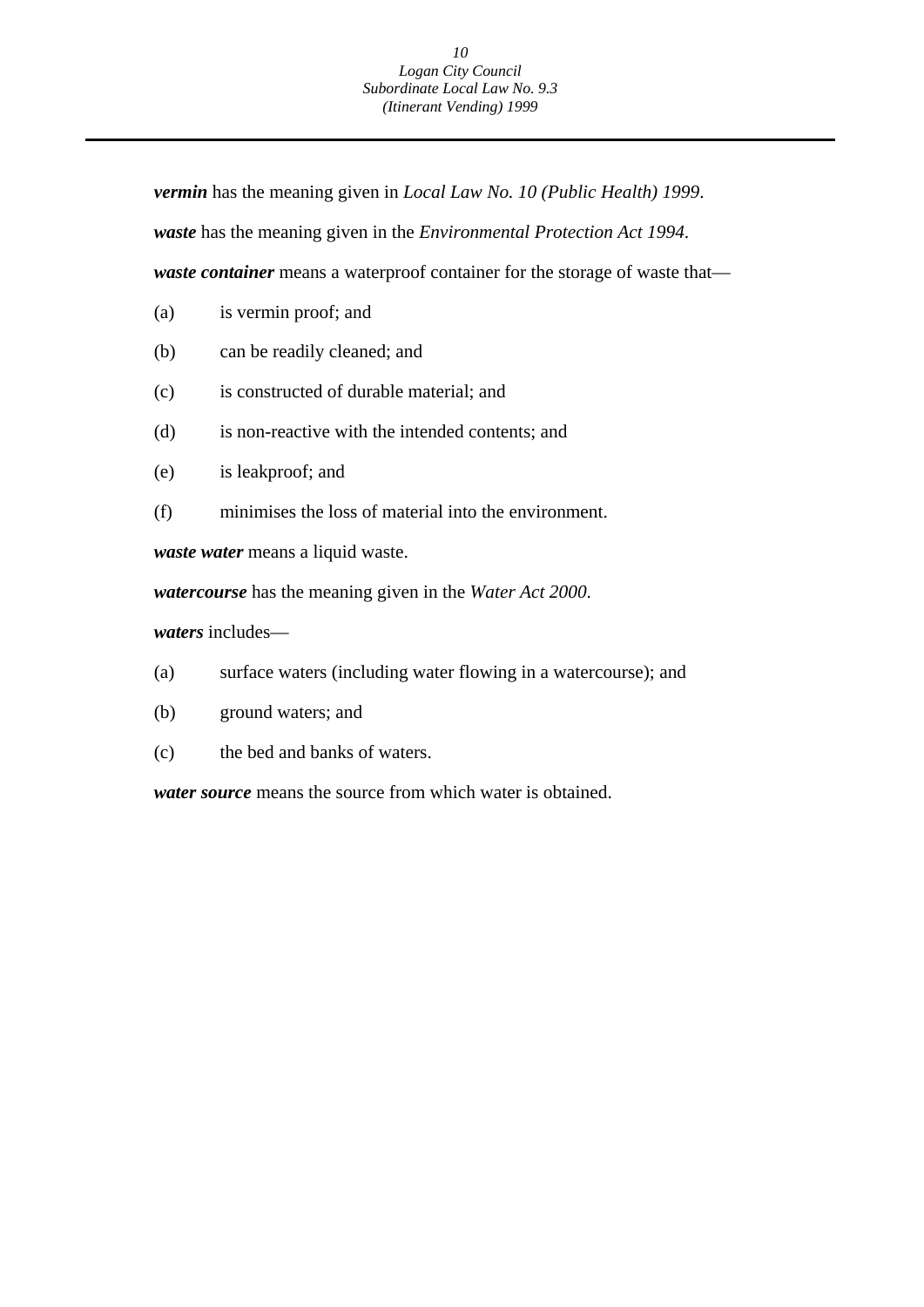# **Endnotes**

| <b>Index to Endnotes</b> |                                       |
|--------------------------|---------------------------------------|
| $\mathbf{2}$             | Date to which amendments incorporated |
| 3                        | Key                                   |
| 4                        | <b>Table of reprints</b>              |
| 5                        | <b>List of legislation</b>            |
| 6                        | <b>List of annotations</b>            |
|                          |                                       |

# **2 Date to which amendments incorporated**

This reprint includes all amendments that commenced operation on or before the 24 May 2019.

# **3 Key**

Key to abbreviations in list of legislation and annotations

| Key   | <b>Explanation</b> |
|-------|--------------------|
| amd   | = amended          |
| ch    | $=$ chapter        |
| def   | $=$ definition     |
| div   | $=$ division       |
| hdg   | $=$ heading        |
| ins   | = inserted         |
| om    | = omitted          |
| р     | = page             |
| pt    | $=$ part           |
| renum | = renumbered       |
| rep   | = repealed         |
| s     | $=$ section        |
| sch   | = schedule         |
| sdiv  | $=$ subdivision    |
|       |                    |
|       |                    |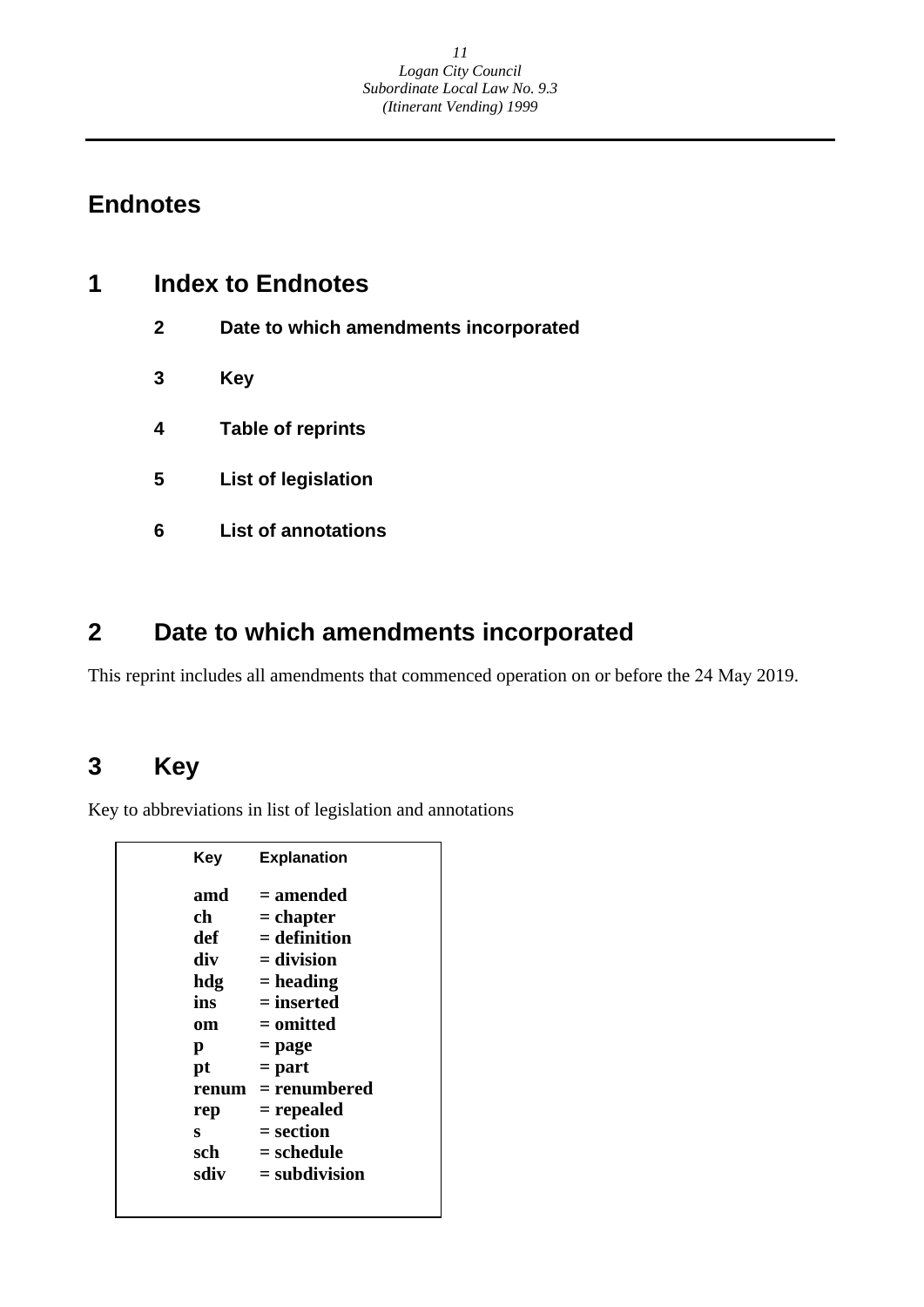#### **4 Table of reprints**

A reprint is issued upon the commencement of an amending instrument. A reprint is given the date of commencement of the amending instrument.

| <b>Reprint</b> | <b>Amendments included</b>                                         | <b>Reprint date</b> |
|----------------|--------------------------------------------------------------------|---------------------|
| No.            |                                                                    |                     |
| 1              | $\mathfrak{Z}$<br>Amending<br>Subordinate<br>Local<br>No.<br>Law   | 12 September 2001   |
|                | (Miscellaneous Subordinate Local Laws) 2001                        |                     |
| $\overline{2}$ | Amending Subordinate Local Law No. 2 (Licensing                    | 29 June 2005        |
|                | Subordinate Local Laws) 2005                                       |                     |
| 3              | No.<br>Subordinate<br>Local<br>$\overline{4}$<br>Amending<br>Law   | 17 March 2006       |
|                | (Miscellaneous Subordinate Local Laws) 2005                        |                     |
| $\overline{4}$ | Amending<br>Subordinate<br>Local<br>No.<br>$\boldsymbol{l}$<br>Law | 14 January 2011     |
|                | (Miscellaneous Subordinate Local Laws) 2010                        |                     |
| 5              | $\mathcal{I}$<br>Amending<br>Subordinate<br>Local<br>No.<br>Law    | 24 May 2019         |
|                | (Miscellaneous Subordinate Local Laws) 2019                        |                     |

Table of reprints of this subordinate local law

#### **5 List of legislation**

### **Original Local Law**

Local Law No. 9 (Licensing) 1999 date of gazettal 7 May 1999 Reprinted as in force 14 January 2011 Reprint No. 6

### **Original Subordinate Local Laws**

Subordinate Local Law No. 9.1 (Domestic Water Distribution) 1999 date of Council resolution 6 July 1999 Reprinted as in force 29 June 2005 Reprint No. 2 Subordinate Local Law No. 9.2 (Election Signs) 1999 date of Council resolution 6 July 1999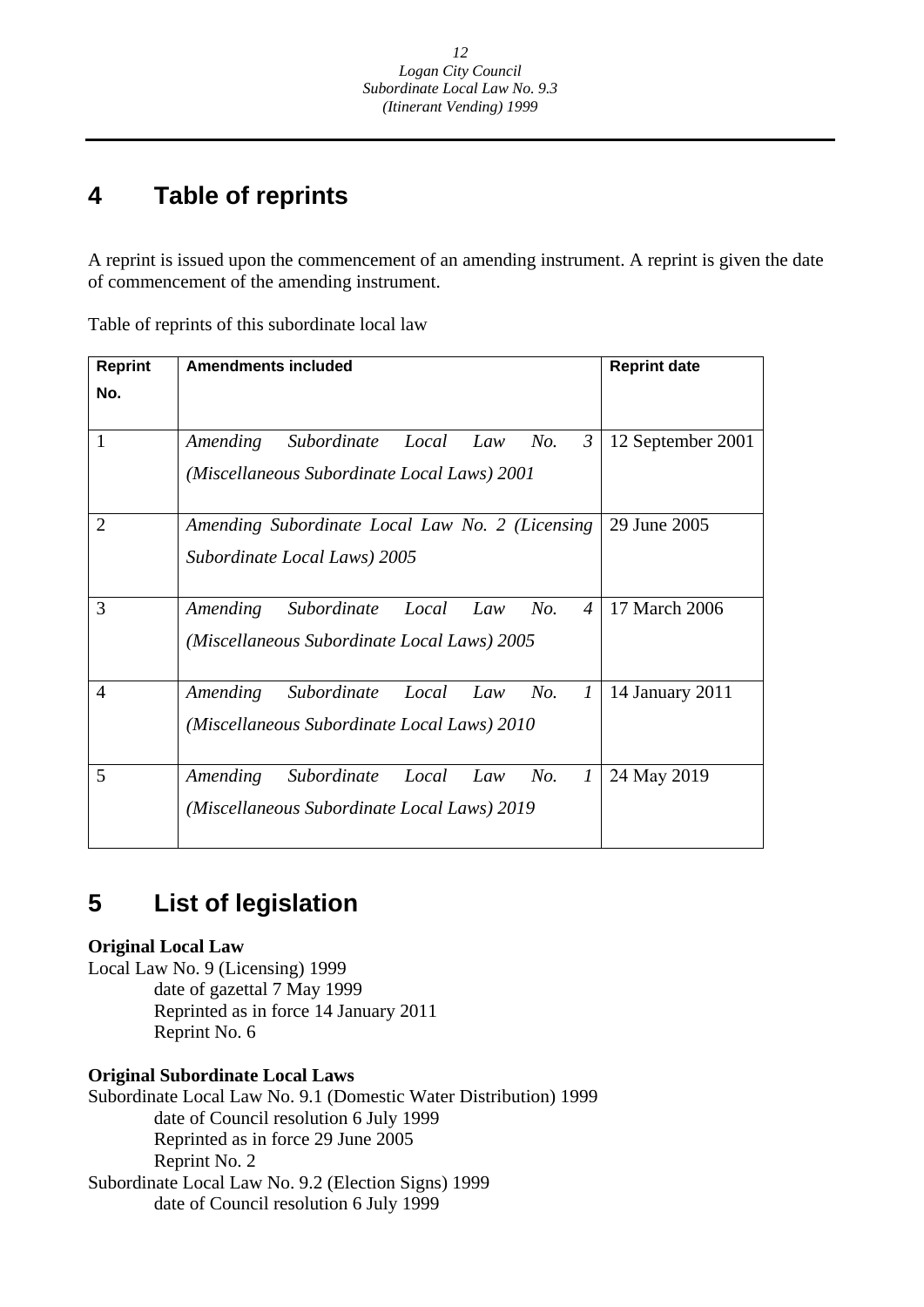Reprinted as in force 14 January 2011 Reprint No. 5 Subordinate Local Law No. 9.3 (Itinerant Vending) 1999 date of Council resolution 6 July 1999 Reprinted as in force 14 January 2011 Reprint No. 4 Subordinate Local Law No. 9.4 (Stalls) 1999 date of Council resolution 6 July 1999 Reprinted as in force 29 June 2005 Reprint No. 2 Now repealed Subordinate Local Law No. 9.4 (Heavy Vehicle Parking (Other than on a Road)) 2005 date of Council resolution 31 January 2006 Original as in force 17 March 2006 Subordinate Local Law No. 9.4 (Heavy Vehicle Parking on Residential Premises) 2010 date of Council resolution 24 August 2010 Original as in force 14 January 2011 Subordinate Local Law No. 9.5 (Dangerous Fencing) 1999 date of Council resolution 6 July 1999 Reprinted as in force 29 June 2005 Reprint No. 2 Subordinate Local Law No. 9.6 (Animal Slaughtering) 1999 date of Council resolution 6 July 1999 Reprinted as in force 29 June 2005 Reprint No. 2 Subordinate Local Law No. 9.7 (Animal Vending) 1999 date of Council resolution 6 July 1999 Reprinted as in force 29 June 2005 Reprint No. 2 Subordinate Local Law No. 9.8 (Events) 1999 date of Council resolution 6 July 1999 Reprinted as in force 14 January 2011 Reprint No. 4 Subordinate Local Law No. 9.9 (Markets) 1999 date of Council resolution 6 July 1999 Reprinted as in force 29 June 2005 Reprint No. 2 Subordinate Local Law No. 9.10 (Accommodation Premises) 1999 date of Council resolution 6 July 1999 Reprinted as in force 14 January 2011 Reprint No. 4 Subordinate Local Law No. 9.11 (Advertisement) 1999 date of Council resolution 6 July 1999 Reprinted as in force 14 January 2011 Reprint No. 5 Subordinate Local Law No. 9.12 (Home Business) 1999 date of Council resolution 6 July 1999 Reprinted as in force 19 October 2007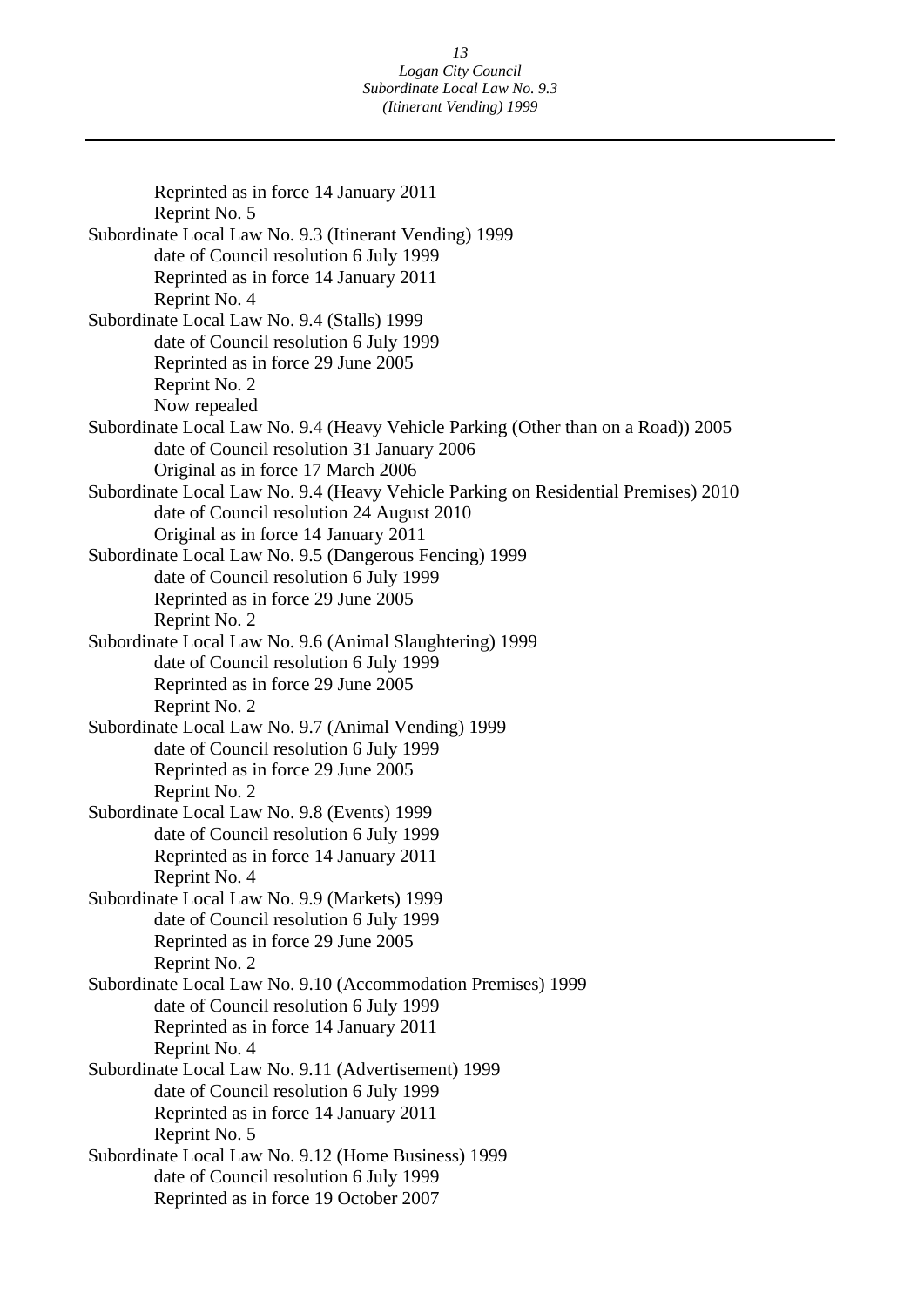Reprint No. 4 Subordinate Local Law No. 9.13 (Cemetery Undertaking) 1999 date of Council resolution 6 July 1999 Reprinted as in force 29 June 2005 Reprint No. 2 Subordinate Local Law No. 9.14 (Intensive Animal Husbandry) 1999 date of Council resolution 6 July 1999 Reprinted as in force 29 June 2005 Reprint No. 2 Subordinate Local Law No. 9.15 (Kennels and Cattery) 1999 date of Council resolution 6 July 1999 Reprinted as in force 14 January 2011 Reprint No. 4 Subordinate Local Law No. 9.16 (Mortuary Undertaking) 1999 date of Council resolution 6 July 1999 Reprinted as in force 29 June 2005 Reprint No. 2 Subordinate Local Law No. 9.17 (Relocatable Home Parks) 1999 date of Council resolution 6 July 1999 Reprinted as in force 14 January 2011 Reprint No. 4 **Amending Subordinate Local Laws**  Amending Subordinate Local Law No. 3 (Miscellaneous Subordinate Local Laws) 2001 date of public notice 12 September 2001 Amending Subordinate Local Law No. 5 (Subordinate Local Law No. 9.11 (Advertisement) 1999) 2001 date of public notice 19 December 2001 Amending Subordinate Local Law No. 2 (Subordinate Local Law No. 9.2 (Election Signs) 1999) 2003 date of public notice 17 December 2003

Amending Subordinate Local Law No. 2 (Licensing Subordinate Local Laws) 2005 date of public notice 29 June 2005

Amending Subordinate Local Law No. 3 (Subordinate Local Law No. 9.2 (Election Signs) 1999) 2005

date of public notice 14 September 2005

Amending Subordinate Local Law No. 1 (Miscellaneous Local Laws) 2007 date of public notice 19 October 2007 Amending Subordinate Local Law No. 1 (Miscellaneous Subordinate Local Laws) 2010

date of public notice 14 January 2011

Amending Subordinate Local Law No. 1 (Miscellaneous Local Laws) 2019 date of public notice 24 May 2019

#### **List of annotations 6**

### **PREAMBLE**

 $\alpha$ m

Amending Subordinate Local Law No. 2 (Licensing Subordinate Local Laws) 2005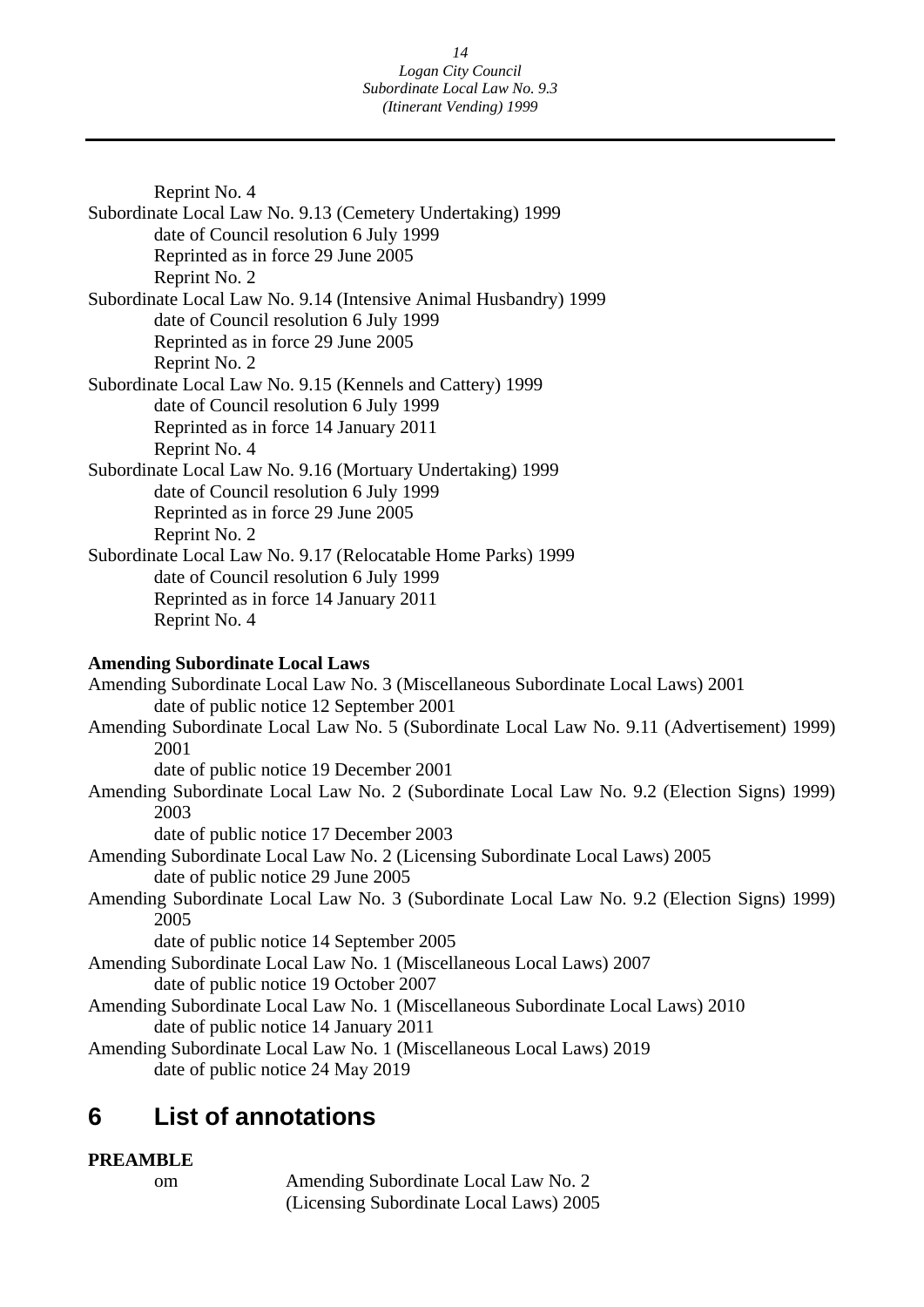|                    |                                   | s 11                                                                                                                       |
|--------------------|-----------------------------------|----------------------------------------------------------------------------------------------------------------------------|
|                    | <b>PART 1-PRELIMINARY</b>         |                                                                                                                            |
| <b>Short title</b> |                                   |                                                                                                                            |
| s 1                | amd                               | Amending Subordinate Local Law No. 3<br>(Miscellaneous Subordinate Local Laws)<br>2001 s 72                                |
|                    | amd                               | Amending Subordinate Local Law No. 2<br>(Licensing Subordinate Local Laws) 2005<br>s 12                                    |
|                    | <b>Authorising local law</b>      |                                                                                                                            |
| s <sub>2</sub>     | ins/renum                         | Amending Subordinate Local Law No. 3<br>(Miscellaneous Subordinate Local Laws)<br>2001 ss 74, 75                           |
| Object             |                                   |                                                                                                                            |
| s <sub>3</sub>     | amd/renum                         | Amending Subordinate Local Law No. 3<br>(Miscellaneous Subordinate Local Laws)<br>2001 ss 73, 75                           |
|                    | amd                               | Amending Subordinate Local Law No. 2<br>(Licensing Subordinate Local Laws) 2005<br>$ss$ 13, 2 sch                          |
|                    | <b>Definitions-the dictionary</b> |                                                                                                                            |
| s <sub>4</sub>     | amd/renum                         | Amending Subordinate Local Law No. 3<br>(Miscellaneous Subordinate Local Laws)<br>2001 ss 73, 75                           |
|                    | amd                               | def "animal" Amending Subordinate<br>Local Law No. 2 (Licensing Subordinate<br>Local Laws) $2005$ s $14(1)$                |
|                    | amd                               | def "dangerous good" Amending Subordinate<br>Local Law No. 2 (Licensing Subordinate<br>Local Laws) $2005$ s $14(2)$        |
|                    | ins                               | def "ground water" Amending Subordinate<br>Local Law No. 2 (Licensing Subordinate<br>Local Laws) $2005 s 14(11)$           |
|                    | amd                               | def "hazardous substance" Amending<br>Subordinate Local Law No. 2 (Licensing<br>Subordinate Local Laws) 2005 s 14(3)       |
|                    | amd                               | def "on-site sewerage facility" Amending<br>Subordinate Local Law No. 2 (Licensing<br>Subordinate Local Laws) 2005 s 14(4) |
|                    | amd                               | def "sale" Amending Subordinate Local<br>Law No. 2 (Licensing Subordinate Local<br>Laws) 2005 s $14(5)$                    |
|                    | amd                               | def "sewerage system" Amending<br>Subordinate Local Law No. 2 (Licensing<br>Subordinate Local Laws) 2005 s 14(6)           |
|                    | amd                               | def "stormwater system" Amending<br>Subordinate Local Law No. 2 (Licensing<br>Subordinate Local Laws) 2005 s 14(7)         |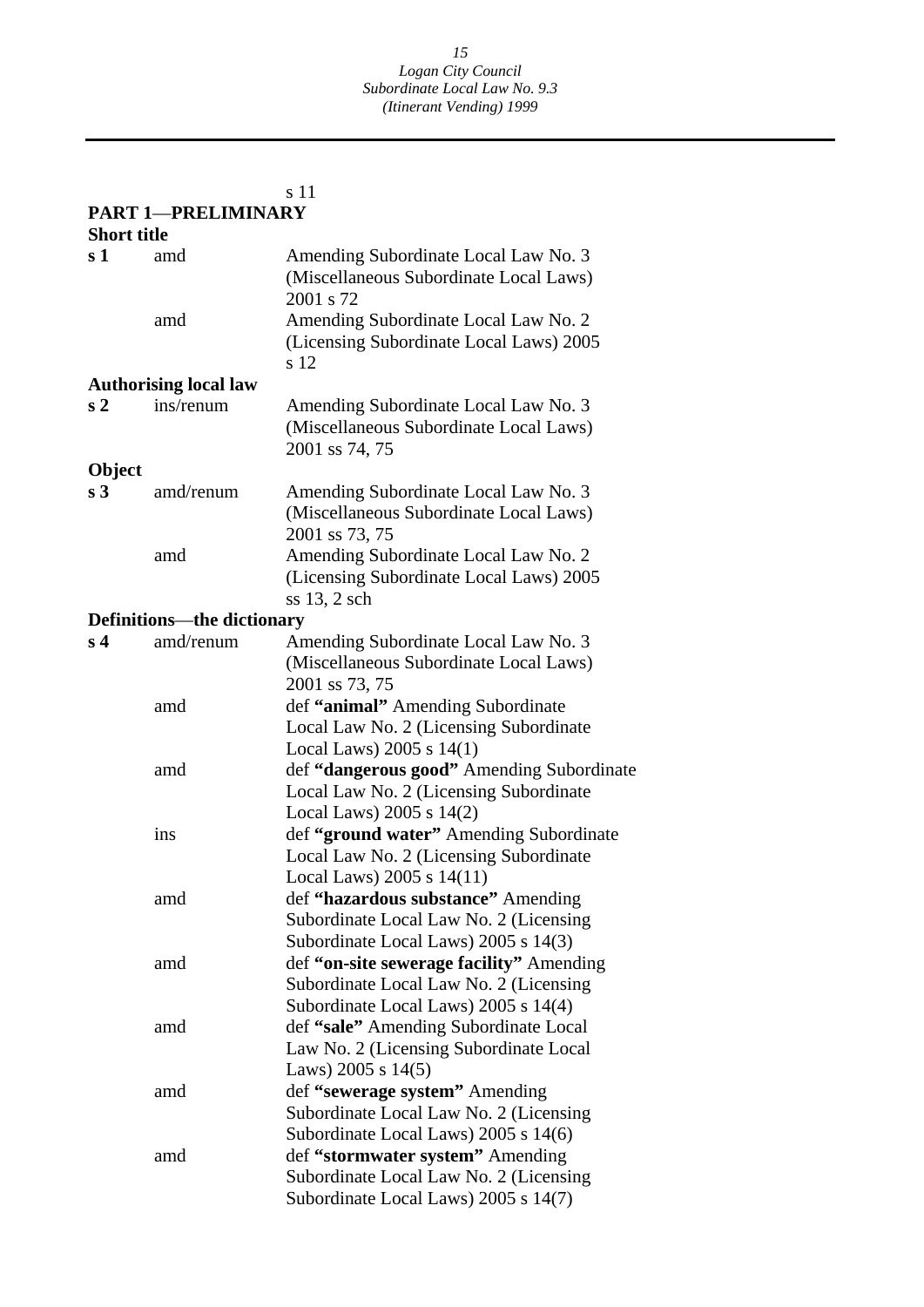#### *16 Logan City Council Subordinate Local Law No. 9.3 (Itinerant Vending) 1999*

| ins     | def "surface waters" Amending          |
|---------|----------------------------------------|
|         | Subordinate Local Law No. 2 (Licensing |
|         | Subordinate Local Laws) 2005 s 14(12)  |
| amd     | def "vermin" Amending Subordinate      |
|         |                                        |
|         | Local Law No. 2 (Licensing Subordinate |
|         | Local Laws) 2005 s 2 sch               |
| amd     | def "waste" Amending Subordinate Local |
|         | Law No. 2 (Licensing Subordinate Local |
|         | Laws) 2005 s $14(8)$                   |
| amd     | def "watercourse" Amending Subordinate |
|         | Local Law No. 2 (Licensing Subordinate |
|         | Local Laws) $2005$ s $14(9)$           |
| amd     | def "waters" Amending Subordinate      |
|         | Local Law No. 2 (Licensing Subordinate |
|         | Local Laws) 2005 s 14(10)              |
| amd hdg | Amending Subordinate Local Law No. 4   |
|         | (Miscellaneous Subordinate Local Laws) |
|         | 2005 s 111                             |
| amd     | Amending Subordinate Local Law No. 4   |
|         | (Miscellaneous Subordinate Local Laws) |
|         | 2005 s 111                             |
|         |                                        |

#### **PART 2**—**LICENSING**

### **Definitions of terms in the local law**

| s 5 | amd                              | def "sale" Amending Subordinate Local   |
|-----|----------------------------------|-----------------------------------------|
|     |                                  | Law No. 3 (Miscellaneous Subordinate    |
|     |                                  | Local Laws) 2001 s 73                   |
|     | renum                            | Amending Subordinate Local Law No. 3    |
|     |                                  | (Miscellaneous Subordinate Local Laws)  |
|     |                                  | 2001 s 75                               |
|     | amd                              | Amending Subordinate Local Law No. 2    |
|     |                                  | (Licensing Subordinate Local Laws) 2005 |
|     |                                  | s 2 sch                                 |
|     | amd                              | Amending Subordinate Local Law No. 4    |
|     |                                  | (Miscellaneous Subordinate Local Laws)  |
|     |                                  | 2005 s 112                              |
|     | amd                              | Amending Subordinate Local Law No. 4    |
|     |                                  | (Miscellaneous Subordinate Local Laws)  |
|     |                                  | 2005 s 117                              |
|     | <b>Application for a licence</b> |                                         |
| s 6 | renum                            | Amending Subordinate Local Law No. 3    |
|     |                                  | (Miscellaneous Subordinate Local Laws)  |
|     |                                  | 2001 s 75                               |
|     | amd                              | Amending Subordinate Local Law No. 2    |
|     |                                  | (Licensing Subordinate Local Laws) 2005 |
|     |                                  | s 2 sch                                 |
|     | amd                              | Amending Subordinate Local Law No. 4    |
|     |                                  | (Miscellaneous Subordinate Local Laws)  |
|     |                                  | 2005 s 113                              |
|     |                                  |                                         |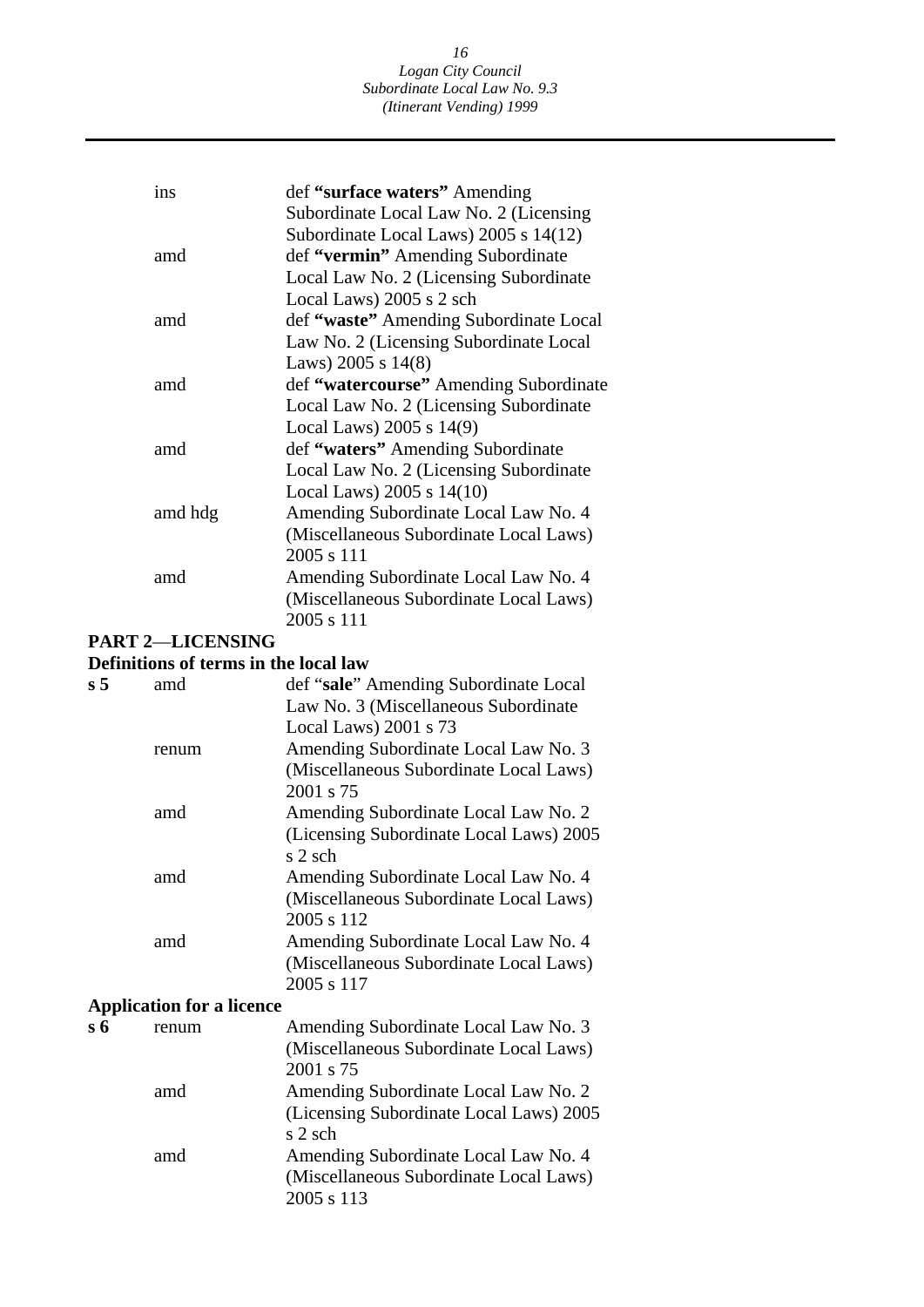|                | amd                                | Amending Subordinate Local Law No. 4                      |
|----------------|------------------------------------|-----------------------------------------------------------|
|                |                                    | (Miscellaneous Subordinate Local Laws)                    |
|                |                                    | 2005 s 117                                                |
|                | Deciding application for a licence |                                                           |
| s <sub>7</sub> | amd/renum                          | Amending Subordinate Local Law No. 3                      |
|                |                                    | (Miscellaneous Subordinate Local Laws)                    |
|                |                                    | 2001 ss 73, 75                                            |
|                | amd                                | Amending Subordinate Local Law No. 2                      |
|                |                                    | (Licensing Subordinate Local Laws) 2005<br>s 2 sch        |
|                | amd hdg                            | Amending Subordinate Local Law No. 4                      |
|                |                                    | (Miscellaneous Subordinate Local Laws)<br>2005 s 114      |
|                | amd                                | Amending Subordinate Local Law No. 4                      |
|                |                                    | (Miscellaneous Subordinate Local Laws)<br>2005 s 114      |
|                | <b>Conditions of a licence</b>     |                                                           |
| s <sub>8</sub> | amd/renum                          | Amending Subordinate Local Law No. 3                      |
|                |                                    | (Miscellaneous Subordinate Local Laws)<br>2001 ss 73, 75  |
|                | amd                                | Amending Subordinate Local Law No. 2                      |
|                |                                    | (Licensing Subordinate Local Laws) 2005<br>$ss$ 15, 2 sch |
|                | amd                                | Amending Subordinate Local Law No. 4                      |
|                |                                    | (Miscellaneous Subordinate Local Laws)<br>2005 s 115      |
|                | amd                                | Amending Subordinate Local Law No. 4                      |
|                |                                    | (Miscellaneous Subordinate Local Laws)<br>2005 s 117      |
|                | amd                                | Amending Subordinate Local Law No. 1                      |
|                |                                    | (Miscellaneous Subordinate Local Laws)<br>2010 s 27       |
|                | <b>PART 3-ENFORCEMENT</b>          |                                                           |
|                | Records to be kept                 |                                                           |
| s <sub>9</sub> | renum                              | Amending Subordinate Local Law No. 3                      |
|                |                                    | (Miscellaneous Subordinate Local Laws)<br>2001 s 75       |
|                | amd                                | Amending Subordinate Local Law No. 2                      |
|                |                                    | (Licensing Subordinate Local Laws) 2005                   |
|                |                                    | s 2 sch                                                   |
|                | amd                                | Amending Subordinate Local Law No. 4                      |
|                |                                    | (Miscellaneous Subordinate Local Laws)<br>2005 s 117      |
|                | <b>SCHEDULE-DICTIONARY</b>         |                                                           |
|                | ins                                | Amending Subordinate Local Law No. 4                      |
|                |                                    | (Miscellaneous Subordinate Local Laws)                    |
|                |                                    | 2005 s 116                                                |
|                | amd                                | def <i>animal</i> Amending Subordinate Local Law No. 1    |